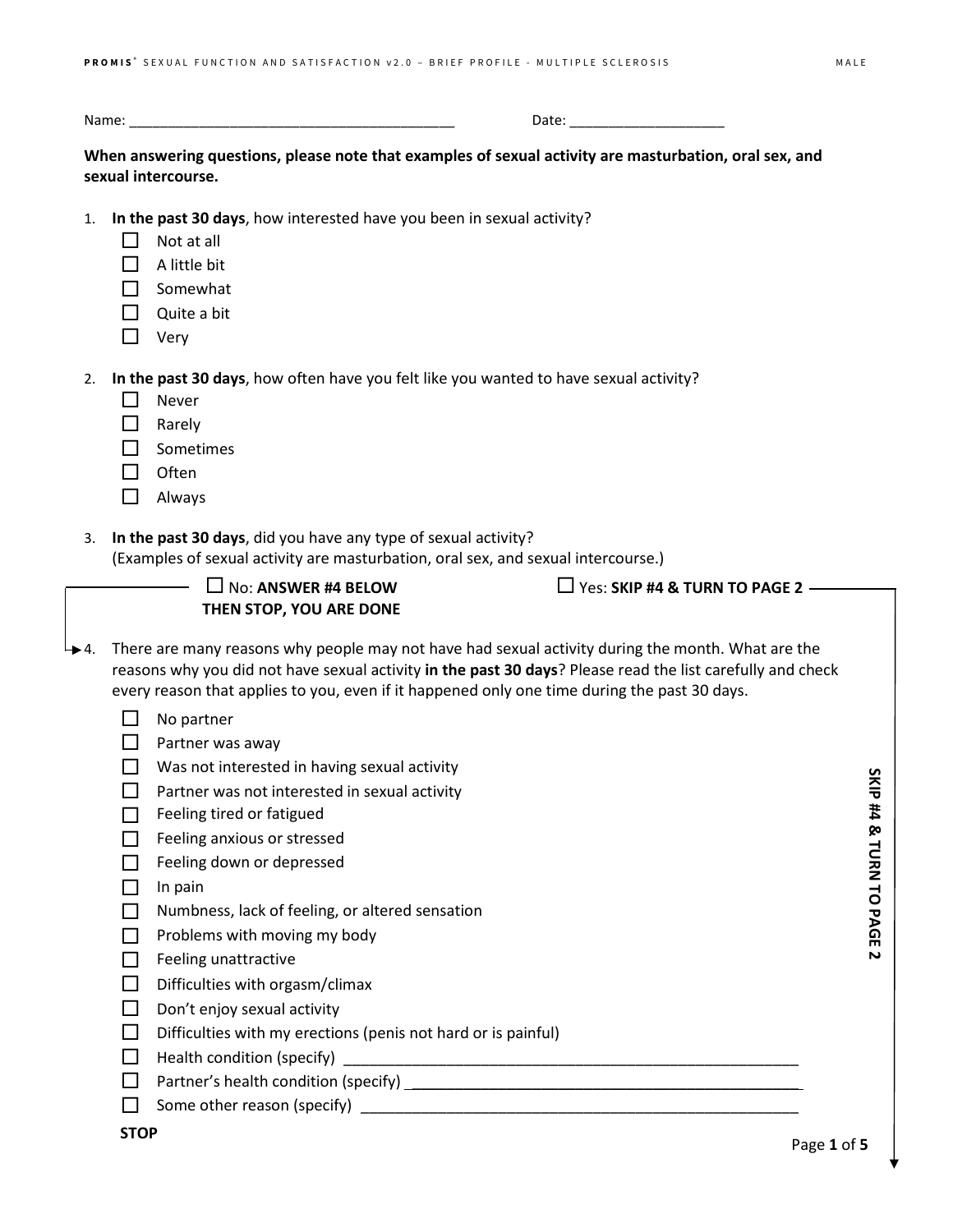- 5. **In the past 30 days**, how often were you able to get an erection (get hard) during sexual activity?
	- $\Box$  Almost never/never
	- $\Box$  A few times (much less than half the time)
	- $\Box$  Sometimes (about half the time)
	- $\Box$  Most times (much more than half the time)
	- Almost always/always
- 6. **In the past 30 days**, during sexual intercourse, how often were you able to maintain your erection (stay hard) after you had penetrated (entered) your partner?
	- $\Box$  Did not attempt intercourse
	- $\Box$  Almost never/never
	- $\Box$  A few times (much less than half the time)
	- $\Box$  Sometimes (about half the time)
	- $\Box$  Most times (much more than half the time)
	- $\Box$  Almost always/always
- 7. **In the past 30 days**, how often have you been able to have an orgasm/climax when you wanted to?
	- $\Box$  Have not tried to have an orgasm/climax in the past 30 days
	- □ Never
	- **Narely**
	- □ Sometimes
	- $\Box$  Often
	- Always
- 8. **In the past 30 days**, how satisfying have your orgasms or climaxes been?
	- $\Box$  Have not had an orgasm/climax in the past 30 days
	- $\Box$  Not at all
	- $\Box$  A little bit
	- $\Box$  Somewhat
	- $\Box$  Quite a bit
	- □ Very
- 9. **In the past 30 days**, how satisfied have you been with your sex life?
	- $\Box$  Not at all
	- $\Box$  A little bit
	- $\Box$  Somewhat
	- $\Box$  Quite a bit
	- $\Box$  Very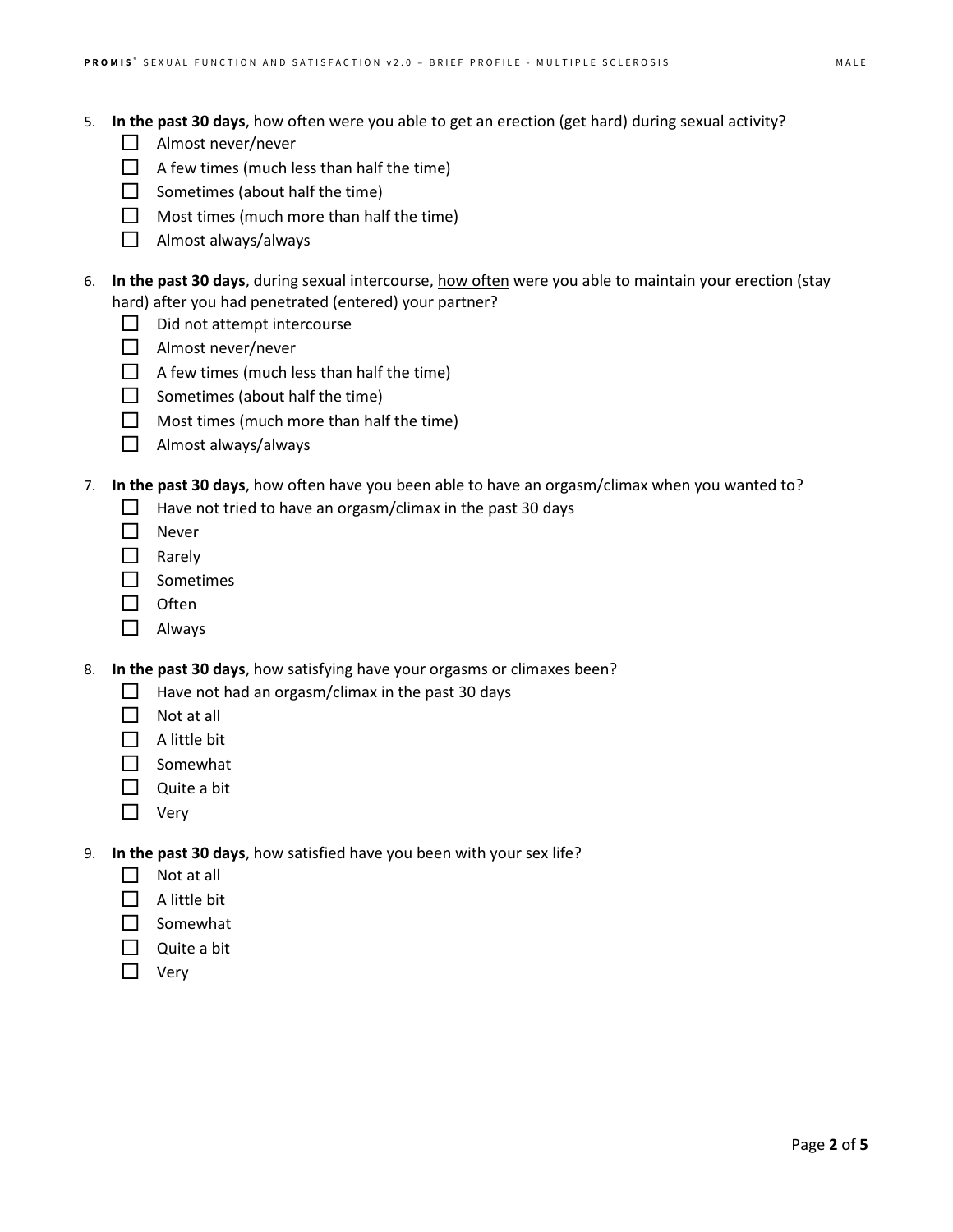- 10. **In the past 30 days**, how much pleasure has your sex life given you?
	- $\Box$  None
	- $\Box$  A little bit
	- $\Box$  Some
	- $\Box$  Quite a bit
	- $\Box$  A lot

## **Factors Interfering with Sexual Satisfaction**

|  | 11. In the past 30 days, how much has fatigue or lack of energy lowered your satisfaction with your sex life? |  |  |  |  |  |  |
|--|---------------------------------------------------------------------------------------------------------------|--|--|--|--|--|--|
|--|---------------------------------------------------------------------------------------------------------------|--|--|--|--|--|--|

- $\Box$  Have not had fatigue or lack of energy in the past 30 days
- $\Box$  Not at all
- $\Box$  A little bit
- □ Somewhat
- $\Box$  Quite a bit
- $\Box$  Very much
- 12. **In the past 30 days**, how much has pain, for any reason and from any part of your body, **lowered** your satisfaction with your sex life?
	- $\Box$  Have not had pain in the past 30 days
	- $\Box$  Not at all
	- $\Box$  A little bit
	- $\Box$  Somewhat
	- $\Box$  Quite a bit
	- $\Box$  Very much
- 13. **In the past 30 days**, how much have muscle spasms or tightness **lowered** your satisfaction with your sex life?
	- $\Box$  Have not had muscle spasms or tightness in the past 30 days
	- $\Box$  Not at all
	- $\Box$  A little bit
	- $\Box$  Somewhat
	- $\Box$  Quite a bit
	- $\Box$  Very much
- 14. **In the past 30 days**, how much have problems moving your body the way you want to **lowered** your satisfaction with your sex life?
	- $\Box$  Have not had problems moving my body the way I want to in the past 30 days
	- $\Box$  Not at all
	- $\Box$  A little bit
	- $\Box$  Somewhat
	- $\Box$  Quite a bit
	- $\Box$  Very much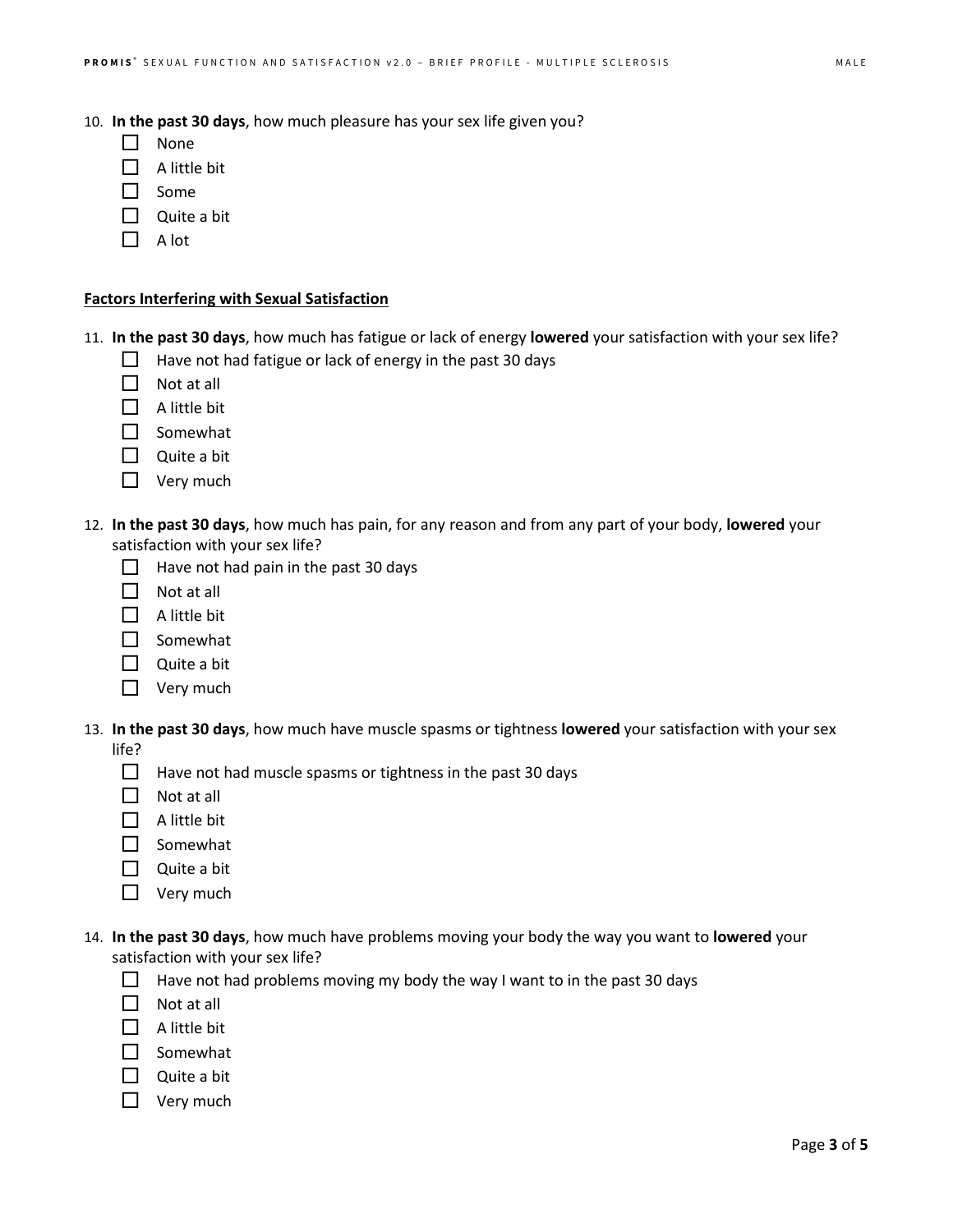- 15. **In the past 30 days**, how much has numbness, lack of feeling, or altered sensation in your genitals **lowered** your satisfaction with your sex life?
	- $\Box$  Have not had numbness, lack of feeling, or altered sensation in my genitals in the past 30 days
	- $\Box$  Not at all
	- $\Box$  A little bit
	- $\Box$  Somewhat
	- Quite a bit
	- $\Box$  Very much
- 16. **In the past 30 days**, how much has incontinence **lowered** your satisfaction with your sex life? (Incontinence is losing control of your bladder or bowels and accidentally leaking pee or poop.)
	- $\Box$  Have not had incontinence in the past 30 days
	- $\Box$  Not at all
	- $\Box$  A little bit
	- $\Box$  Somewhat
	- $\Box$  Quite a bit
	- $\Box$  Very much
- 17. **In the past 30 days**, how much has feeling depressed **lowered** your satisfaction with your sex life?
	- $\Box$  Have not felt depressed in the past 30 days
	- $\Box$  Not at all
	- $\Box$  A little bit
	- $\Box$  Somewhat
	- $\Box$  Quite a bit
	- $\Box$  Very much
- 18. **In the past 30 days**, how much has feeling anxious or stressed **lowered** your satisfaction with your sex life?
	- $\Box$  Have not felt anxious or stressed in the past 30 days
	- $\Box$  Not at all
	- $\Box$  A little bit
	- $\Box$  Somewhat
	- $\Box$  Quite a bit
	- $\Box$  Very much
- 19. **In the past 30 days**, how much has worry about satisfying a partner **lowered** your satisfaction with your sex life?
	- $\Box$  Not at all
	- $\Box$  A little bit
	- $\square$  Somewhat
	- Quite a bit
	- $\Box$  Very much